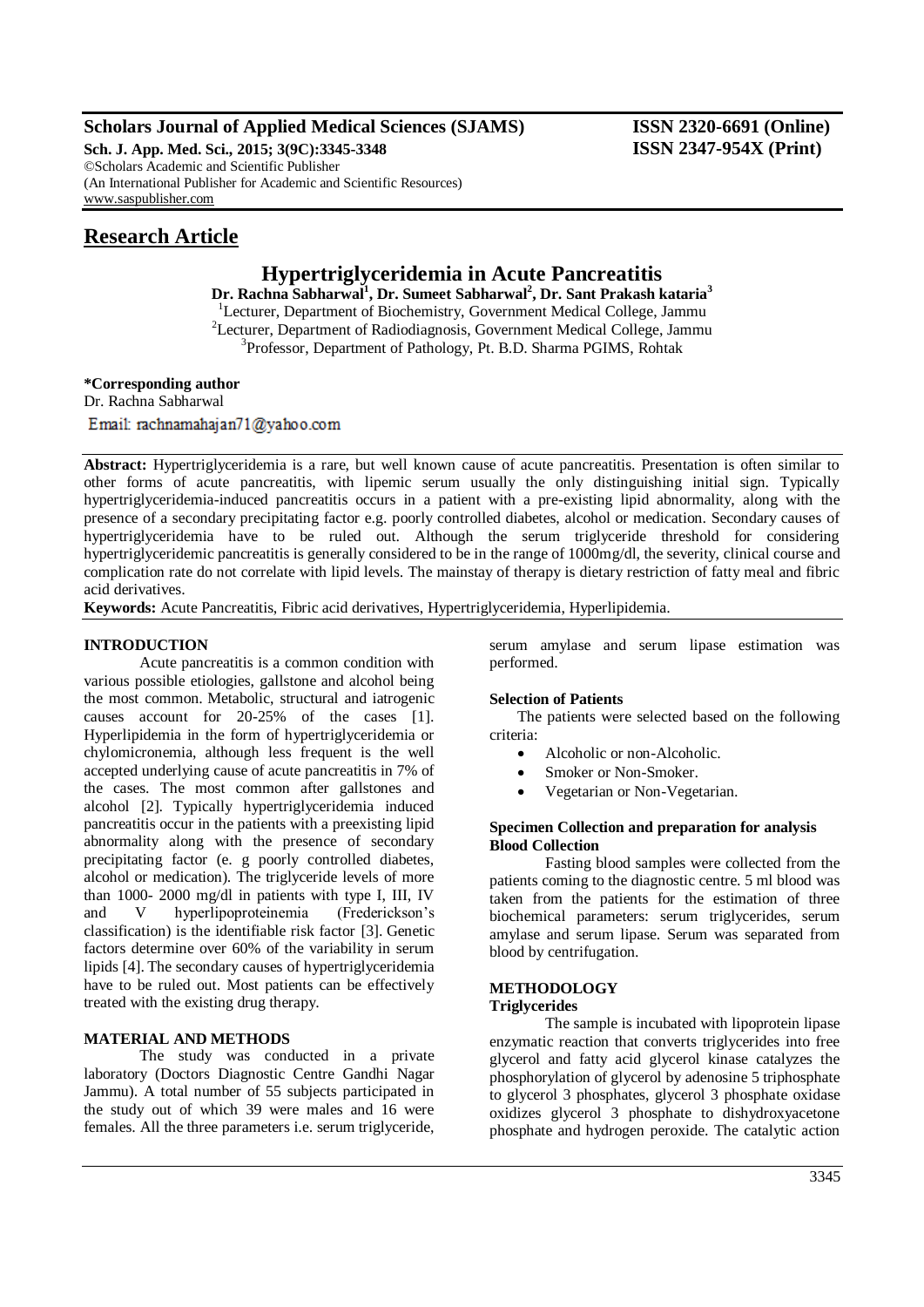of peroxidase forms quinoneimine from  $H_2O_2$ aminoanipyrine and 4- chlorophenol. The change in absorbance due to formation of quinoneimine is directly proportional to the total amount of glycerol and its precursors in the sample and is measured using a bichromatic (510, 700 mm) end point technique.

#### **Amylase**

A small quantity of serum is incubated at  $37^{\circ}$  C for 7.5 minutes with a solution containing 0.4 amylase of 87 crea**.** The disappearance of blue color that starch gives with iodine solution is the measure of the extent to which the starch has been hydrolyzed to amylase.

### **Lipase**

Lipase is a pancreatic enzyme secreted into the small intestine. It catalyzes the hydrolysis of triglycerides to free fatty acids and glycerol. The liberated free fatty acids at different enzyme concentrations will be titrated with 0.05 N NaOH. Titrate the liberated fatty acids with NaOH noting the time of the titration should not exceed 10 minutes.

# **RESULTS**

Present study was carried out on 55 participants, out of which 39 were males and 16 were females. The participants were grouped in different groups according to the study and gender. (Table no.1) Out of 39 male participants 33 were alcoholics (84.61%) and 6 were non alcoholic (15.38%). Out of 16 females none were alcoholic. Out of 39 males 21 were smokers (53.84%) and 18 were non smokers (46.15%). Out of 16 females 2 were smokers (12.5%) and 14 were non smokers (87.5%).Out of 39 males 29 were non vegetarians (74.35%) and 10 were vegetarians (25.6%). Out of 16 females 10 were non vegetarians (62.5%) and 6 were vegetarians (37.5%). Table no. 2 shows normal and increased levels of serum amylase, serum lipase and serum triglycerides. The mean TG level of participants was elevated among the females, smokers and nonvegetarian patients where as mean levels of serum amylase was more elevated among the females, smokers and non- vegetarian patients. The lipase level of the participants was elevated in females, alcoholic, non-vegetarian and smokers. (Table no. 3)

| 1 apr-1, Distribution of 1 atient in unicrent category- |                          |                |  |  |
|---------------------------------------------------------|--------------------------|----------------|--|--|
| Category                                                | Total No. of patients-55 | $\frac{6}{10}$ |  |  |
| Male                                                    | 39                       | 70%            |  |  |
| Female                                                  | 16                       | 30%            |  |  |
| Alcoholic                                               | 33(male-33, female-0)    | 60%            |  |  |
| Non-Alcoholic                                           | 22 (male-6, female-16)   | 40%            |  |  |
| Smoker                                                  | 23(male-21, female-2)    | 42%            |  |  |
| Non-smoker                                              | 32 (male-18, female -14) | 58%            |  |  |
| Vegetarian                                              | 16 (male-10, female-6)   | 30%            |  |  |
| Non-Vegetarian                                          | 39 (male-29, female-10)  | 70%            |  |  |

**Table-1: Distribution of Patient in different category--**

| Table-2: Normal and increased levels of parameters |                                      |                                      |  |  |  |
|----------------------------------------------------|--------------------------------------|--------------------------------------|--|--|--|
| <b>Parameters</b>                                  | No. of patients<br>with normal value | No. of patients<br>with higher value |  |  |  |
| Serum Amylase                                      |                                      |                                      |  |  |  |
| Serum Lipase                                       | 77                                   | 28                                   |  |  |  |
| Serum                                              |                                      | 30                                   |  |  |  |
| Triglycerides                                      |                                      |                                      |  |  |  |

# **Table-3: Mean Triglycerides, lipase and amylase levels in different category of patients.**

| Category       | No. of   | Mean TG      | Mean Amylase   | Mean lipase      |
|----------------|----------|--------------|----------------|------------------|
|                | Patients | $(N-50-150)$ | $N - 25 - 150$ | $(N - 70 - 200)$ |
|                |          | mg/dl        | IU/L)          | U/L              |
| Male           | 39       | 369          | 155.70         | 273.37           |
| Female         | 16       | 443.24       | 214.83         | 294.46           |
| Alcoholic      | 33       | 369.2        | 171.61         | 299.9            |
| Non-Alcoholic  | 22       | 319.4        | 177.64         | 176.57           |
| Smoker         | 23       | 409.3        | 186.1          | 283.2            |
| Non-Smoker     | 32       | 311.5        | 164.8          | 280.5            |
| Vegetarian     | 16       | 363.14       | 159.28         | 255.61           |
| Non-Vegetarian | 39       | 391.7        | 186.494        | 293.71           |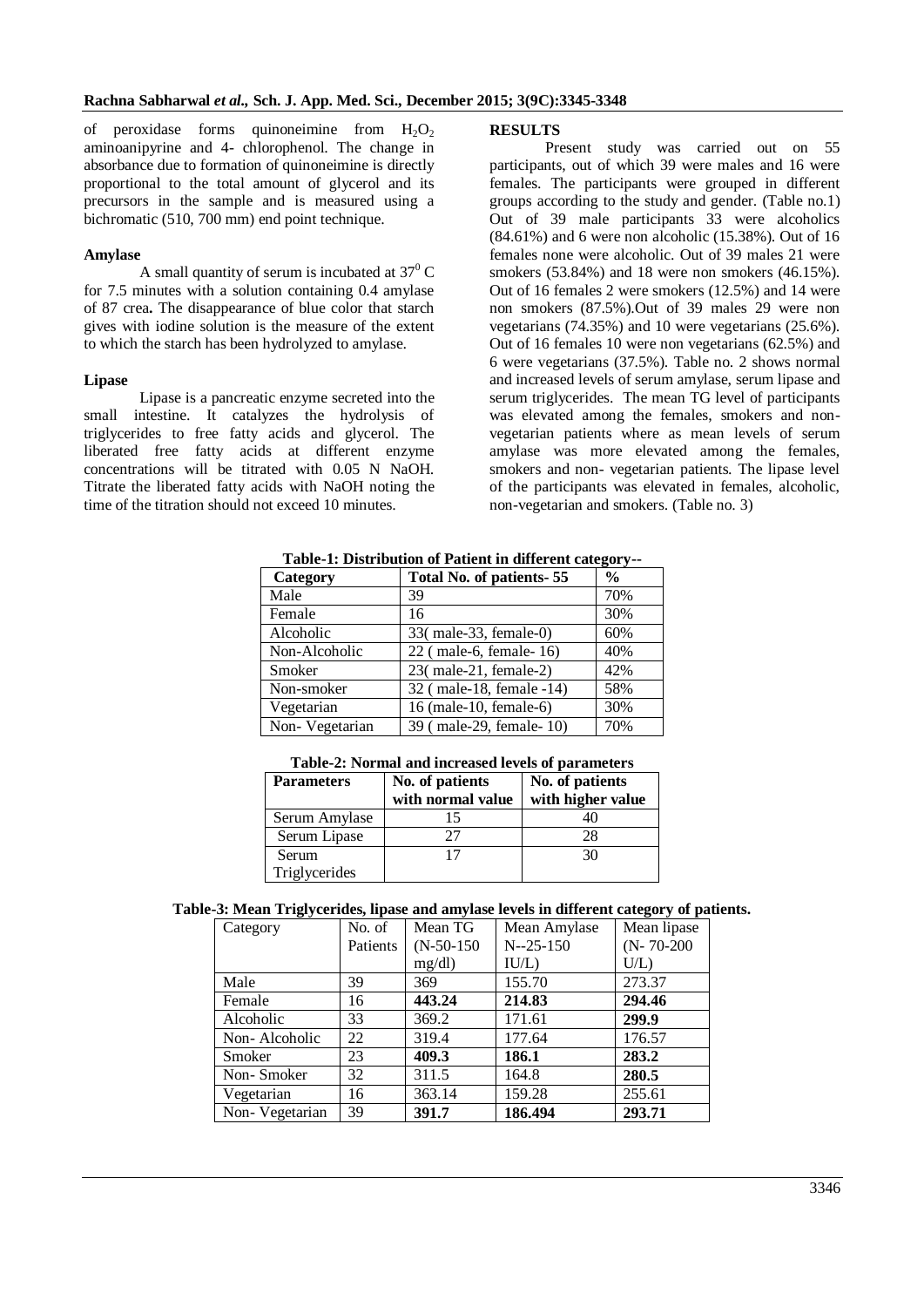### **DISCUSSION**

The clinical presentation of hypertriglyceridemic pancreatitis is similar to other causes of acute pancreatitis, but some evidences suggest that there may be an increased severity and risk of complications. Multiple etiologies of highly elevated triglyceride levels have been implicated, including congenital disorders, metabolic perturbations and certain medications [5].

Chylomicrons are triglycerides rich lipoprotein particles. They are present in circulation when triglyceride are greater than 10 mmol/litre (9000 mg/dl) these are large enough to occlude the pancreatic capillaries, leading to ischemia and subsequent acinar structural alteration, as also a release of pancreatic lipase.

The pro- inflammatory non- esterified free fatty acids generated from the enzymatic degradation of chylomicron- triglycerides may lead to further damage of pancreatic acinar cells and microvasculature. Subsequent amplification of the release of inflammatory mediators and free radicals may ultimately lead to necrosis, edema and inflammation [6, 7].

In our study, all the 55 participants had high levels of serum triglycerides. All of them showed high level of serum amylase and serum lipase. Out of 55 participants, females who comprised 29% of total study group showed highest levels of triglycerides and corresponding highest levels of serum amylase as compared to other study groups.

Similarly smokers having highest TG levels in the group also showed corresponding increased serum amylase levels. A strong positive correlation of triglyceride levels was found with those of serum amylase and serum lipase levels.

Our results were also supported by study performed by Dominguez-Munoz and co-workers who also showed that mild to moderate elevation of serum triglyceride levels are likely to be an epiphenomenon of the pancreatic disease whereas the severe<br>hyperchylomicronemia and hypertriglyceridemia hyperchylomicronemia and required to trigger acute pancreatitis would require a relevant defect in the lipid catabolism and clearance [8].

Elisaf et al. also concluded in their study that like synthetic estrogens, the tamoxifen- mediated rise in TG's may be either contributory or causative in the development of acute pancreatitis [9].

The clinical presentation and course of hypertriglyceridemic pancreatitis (HTGP) does not differ greatly from the other causes of acute pancreatitis [10]. Lipemic serum frequently associated with an underlying metabolic abnormality or compromising medications, is the single most reliable clue that the pancreatitis is associated with or precipitated by hyperlipidemia [11, 12].

Alcohol itself is an independent cause of pancreatitis. Ethanol compromises fuel and energy metabolism, thereby resulting in decreased serum glucose levels with elevated levels of lipids due to increased production and decreased utilization of energy sources. Alcohol aggravates hypertriglyceridemia and the liberated free fatty acid esters can promote calcium influx which leads to calcium- mediated pancreatic necrosis [13].

Currently there is no clear evidence that hyperlipidemia-induced pancreatitis differs from other types of pancreatitis in terms of frequency of necrosis, complications or outcome [14,15].

Although chylomicrons and triglyceride levels fall rapidly after oral fat intake ceases, efforts to accelerate the removal of precipitating lipoproteins have been considered. Direct removal of chylomicrons in the acute setting can be readily achieved by plasmapheresis and there are numerous documented reports also [16, 17].

Dietary restriction is the cornerstone of therapy. Additional treatment modalities have included insulin and heparin to stimulate the synthesis, release and activation of lipoprotein lipase from capillary endothelial cells to promote triglyceride degradation into free fatty acids for further metabolism or storage [20].

# **REFERENCES**

- 1. Yadav D, Pitchumoni CS; Issues in hyperlipidemic pancreatitis. J Clin Gastroenterol, 2003; 36: 54-62.
- 2. Neill AM, Hackett GA, Overton C, Byrne CD; Active management of acute hyperlipidemic pancreatitis in pregnancy. J Obstet Gynaecol, 1998; 18:174-5.
- 3. Exbrayat V, Morel J, De Filippis J, Tourne G, Jospe R, Auboyer C; Hypertriglyceridemia-induced pancreatitis in pregnancy. A case report. Ann Fr Anesth Reanim, 2007; 26:677-9.
- 4. Ramin YD, Ramin SM, Richey SD, Cunningham FG; Acute pancreatitis in pregnancy. Am J Obstet Gynecol, 1995; 173:187-91.
- 5. Lee KM, Paik CN, Chung WC, Yang JM; Association between acute pancreatitis and peptic ulcer disease. World J Gastroenterol, 2011; 17:1058-62.
- 6. Havel RJ; Pathogenesis, differentiation and management of hypertriglyceridemia. Adv Intern Med, 1969; 15: 117-54.
- 7. Saharia P, Margolis S, Zuidema GD, Cameron JL; Acute pancreatitis with hyperlipemia: studies with